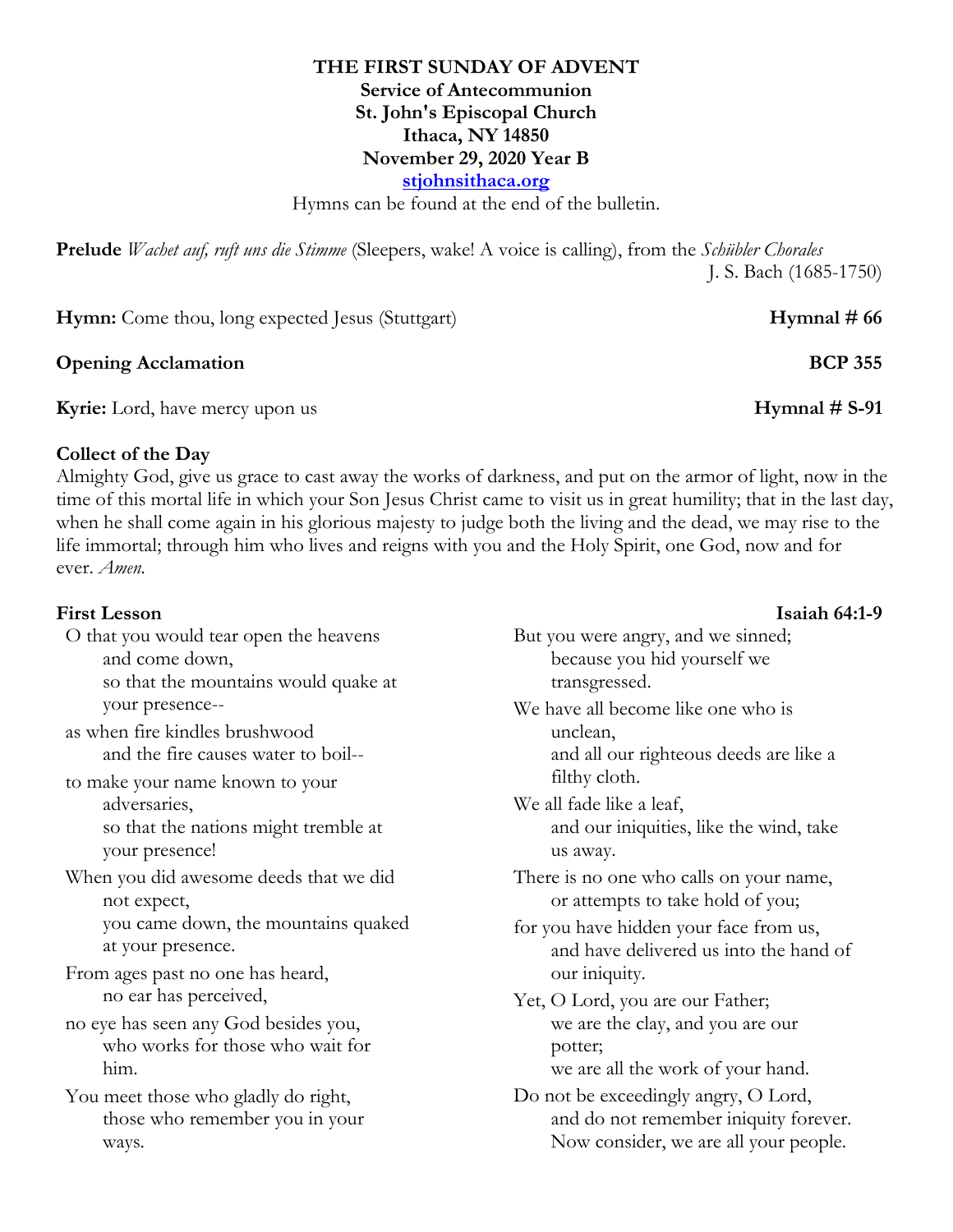### **Psalm 80:1-7, 16-18** Qui regis Israel

- 1 Hear, O Shepherd of Israel, leading Joseph like a flock; \* shine forth, you that are enthroned upon the cherubim.
- 2 In the presence of Ephraim, Benjamin, and Manasseh, \* stir up your strength and come to help us.
- 3 Restore us, O God of hosts; \* show the light of your countenance, and we shall be saved.
- 4 O Lord God of hosts, \* how long will you be angered despite the prayers of your people?
- 5 You have fed them with the bread of tears; \* you have given them bowls of tears to drink.
- 6 You have made us the derision of our neighbors, \* and our enemies laugh us to scorn. 7 Restore us, O God of hosts; \*
	- show the light of your countenance, and we shall be saved.
- 16 Let your hand be upon the man of your right hand, \* the son of man you have made so strong for yourself.
- 17 And so will we never turn away from you; \* give us life, that we may call upon your Name.
- 18 Restore us, O Lord God of hosts; \* show the light of your countenance, and we shall be saved.

Grace to you and peace from God our Father and the Lord Jesus Christ.

I give thanks to my God always for you because of the grace of God that has been given you in Christ Jesus, for in every way you have been enriched in him, in speech and knowledge of every kind-- just as the testimony of Christ has been strengthened among you-- so that you are not lacking in any spiritual gift as you wait for the revealing of our Lord Jesus Christ. He will also strengthen you to the end, so that you may be blameless on the day of our Lord Jesus Christ. God is faithful; by him you were called into the fellowship of his Son, Jesus Christ our Lord.

> The Word of the Lord. *Thanks be to God.*

**Hymn:** Sleepers, wake! (Wachet auf) **Hymnal # 61** 

The Gospel of our Lord Jesus Christ according to Mark. *Glory to you, Lord Christ.* 

Jesus said, "In those days, after that suffering,

the sun will be darkened, and the moon will not give its light, and the stars will be falling from heaven, and the powers in the heavens will be shaken.

## **Epistle 1 Corinthians 1:3-9**

**Gospel Mark 13:24-37**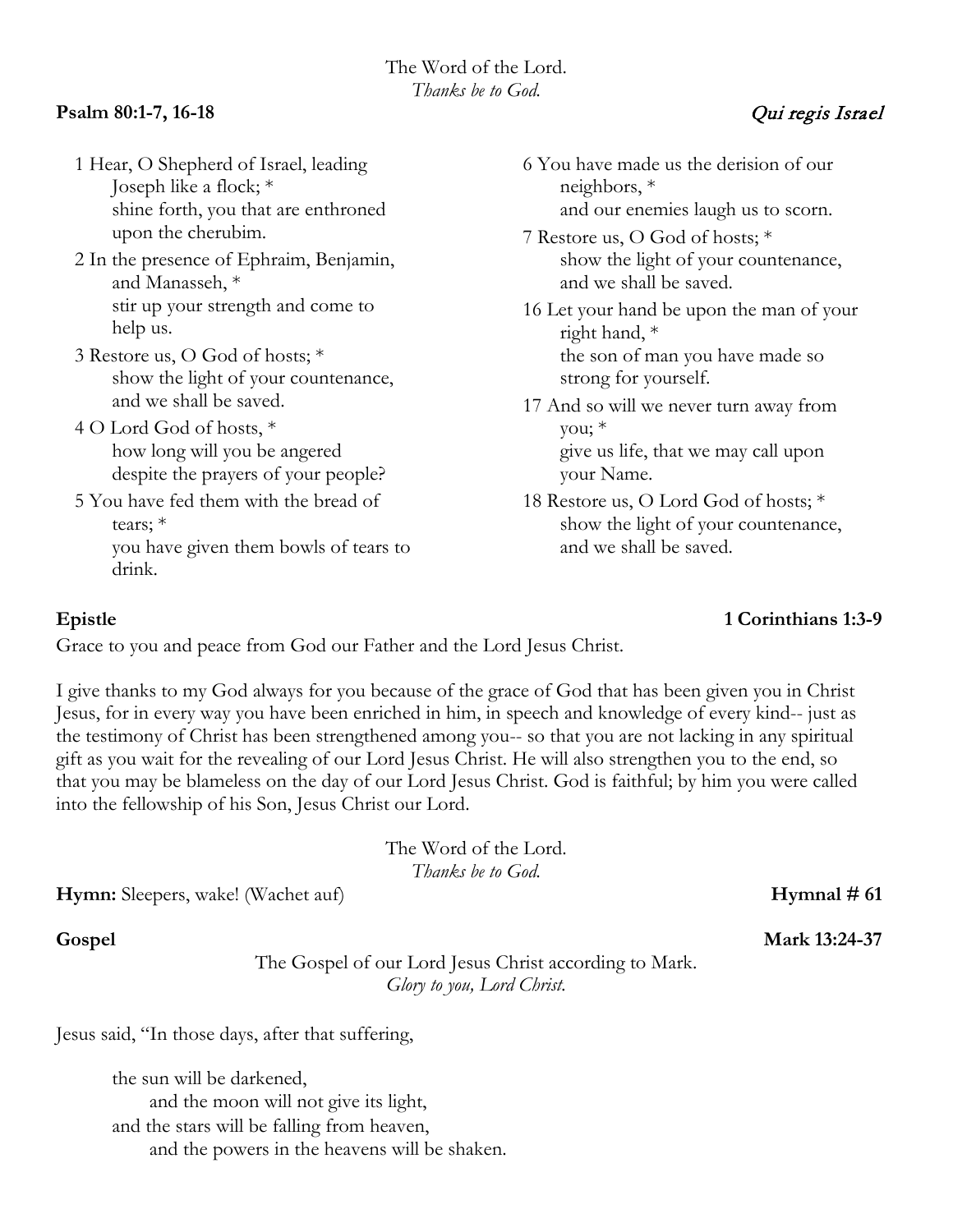Then they will see 'the Son of Man coming in clouds' with great power and glory. Then he will send out the angels, and gather his elect from the four winds, from the ends of the earth to the ends of heaven.

"From the fig tree learn its lesson: as soon as its branch becomes tender and puts forth its leaves, you know that summer is near. So also, when you see these things taking place, you know that he is near, at the very gates. Truly I tell you, this generation will not pass away until all these things have taken place. Heaven and earth will pass away, but my words will not pass away.

"But about that day or hour no one knows, neither the angels in heaven, nor the Son, but only the Father. Beware, keep alert; for you do not know when the time will come. It is like a man going on a journey, when he leaves home and puts his slaves in charge, each with his work, and commands the doorkeeper to be on the watch. Therefore, keep awake—for you do not know when the master of the house will come, in the evening, or at midnight, or at cockcrow, or at dawn, or else he may find you asleep when he comes suddenly. And what I say to you I say to all: Keep awake

> The Gospel of the Lord. *Praise to you, Lord Jesus Christ.*

| Sermon                                 | The Rev. Megan Castellan |
|----------------------------------------|--------------------------|
| The Nicene Creed                       | <b>BCP 358</b>           |
| <b>Prayers of the People: Form III</b> | <b>BCP 387</b>           |

Father, we pray for your holy Catholic Church; *That we all may be one.*

Grant that every member of the Church may truly and humbly serve you; *That your Name may be glorified by all people.*

We pray for all bishops, priests, and deacons; *That they may be faithful ministers of your Word and Sacraments.*

We pray for all who govern and hold authority in the nations of the world; *That there may be justice and peace on the earth.*

Give us grace to do your will in all that we undertake; *That our works may find favor in your sight.*

Have compassion on those who suffer from any grief or trouble; *That they may be delivered from their distress.*

Give to the departed eternal rest. *Let light perpetual shine upon them.*

We praise you for your saints who have entered into joy; *May we also come to share in your heavenly kingdom.*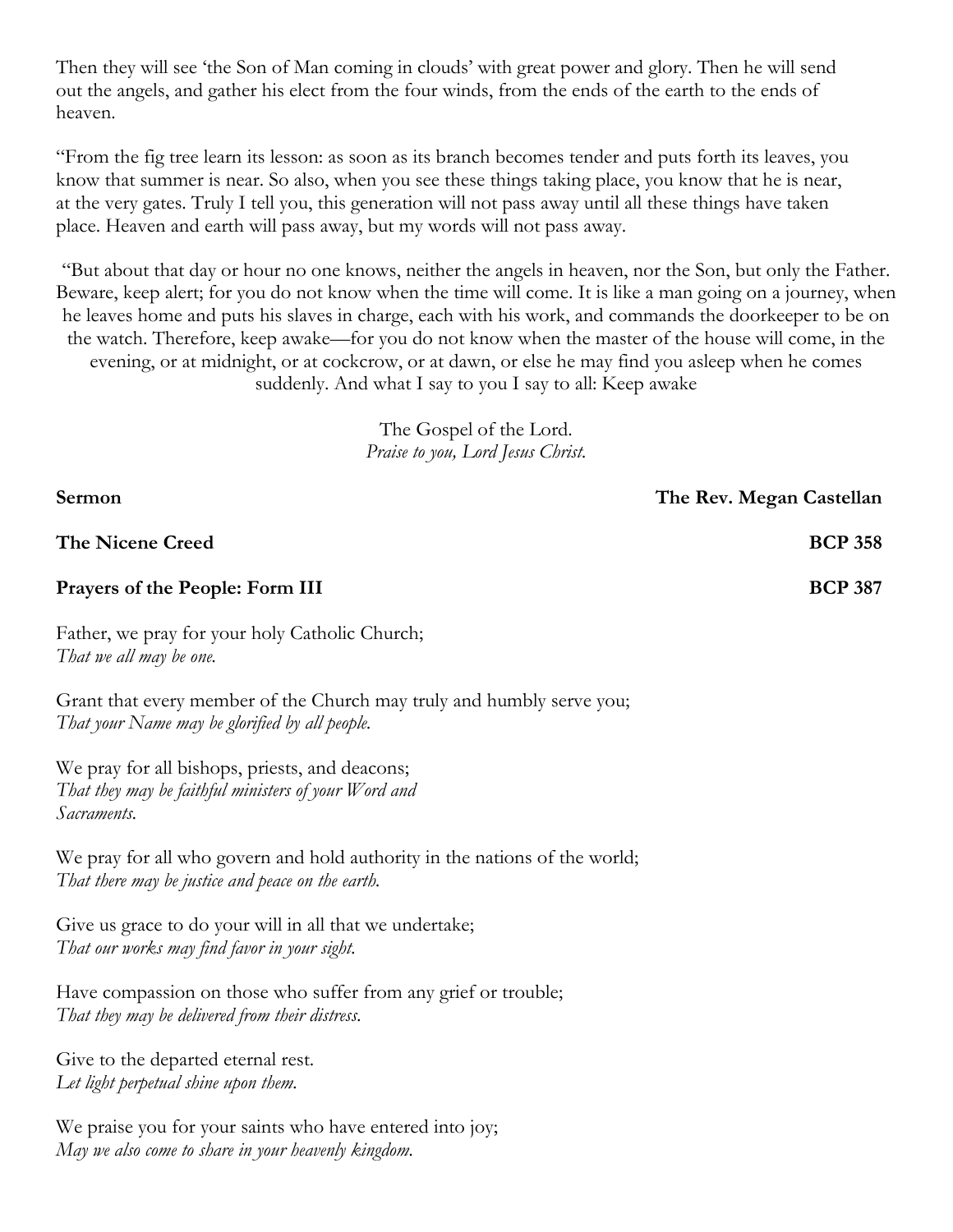|                                                           |                                              | For the special needs and concerns of our congregation, and especially for: |          |       |                 |
|-----------------------------------------------------------|----------------------------------------------|-----------------------------------------------------------------------------|----------|-------|-----------------|
| Wes                                                       | Richard                                      | John                                                                        | Joyce    | Jimmy | Linda           |
| Jean                                                      | Dhara                                        | Kathleen                                                                    | Sue      | Ruth  | Mary            |
| Susan                                                     | Julee                                        | Theodore                                                                    | Skip     | June  | James           |
| Joan                                                      | Lorraine                                     | Paul                                                                        | Virginia | Mary  | Lisa            |
| CeCe                                                      | Edith                                        | Louis                                                                       | John     | Clare | Keith           |
| Elizabeth                                                 | Libby                                        | Kay                                                                         | Mary     | Joell |                 |
| The Lord's Prayer                                         | Mattison Oakes, Nancy Leeming, Richard Smith | For those celebrating the anniversary of their birth this week:             |          |       | <b>BCP 364</b>  |
| <b>Hymn:</b> Watchman, tell us of the night (Aberystwyth) |                                              |                                                                             |          |       | Hymnal $\#$ 640 |
| Peace                                                     |                                              |                                                                             |          |       |                 |

**Dismissal** 

**Postlude** Fantasy on *Wachet auf* (Sleepers, wake!) - Charles Callahan, 2006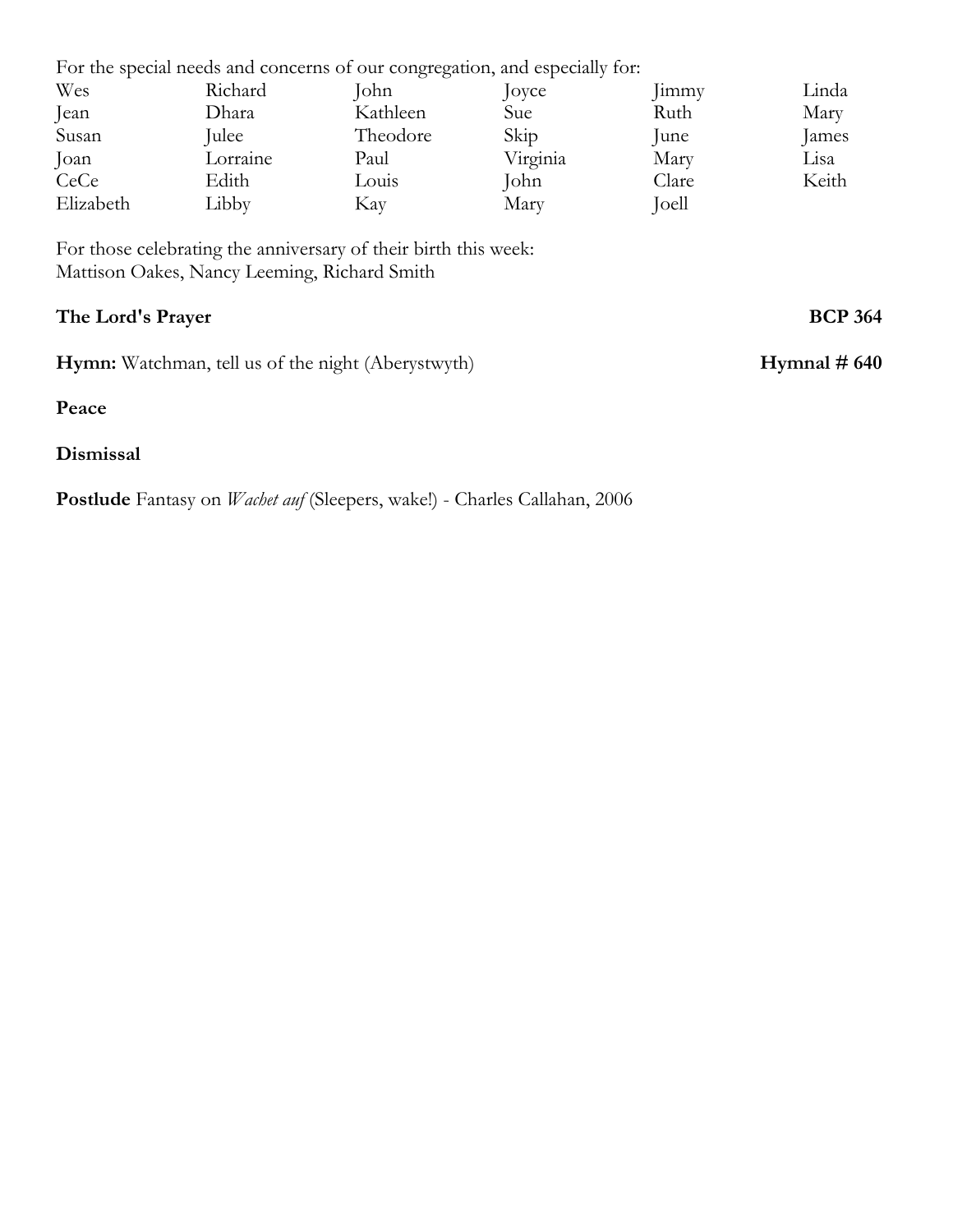# **Hymn:** Come thou, long expected Jesus (Stuttgart) **Hymnal #** 66<br> **Kyrie:** Lord, have mercy upon us **Hymnal #** S-91 Kyrie: Lord, have mercy upon us





The Hymnal 1982, Copyright © 1985 by The Church Pension Fund. Used by permission. OneLicense # A-724223. All rights reserved.

**jI,**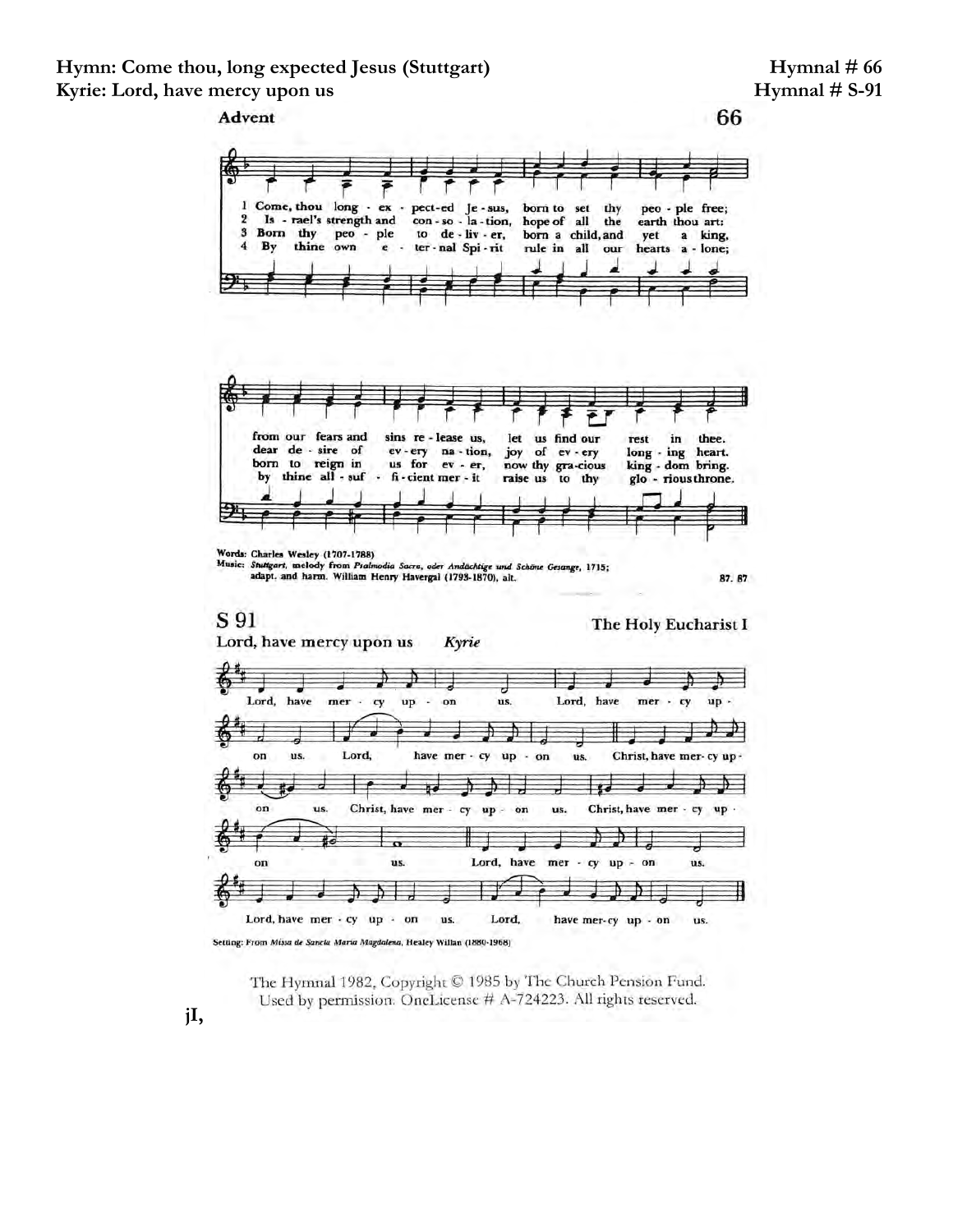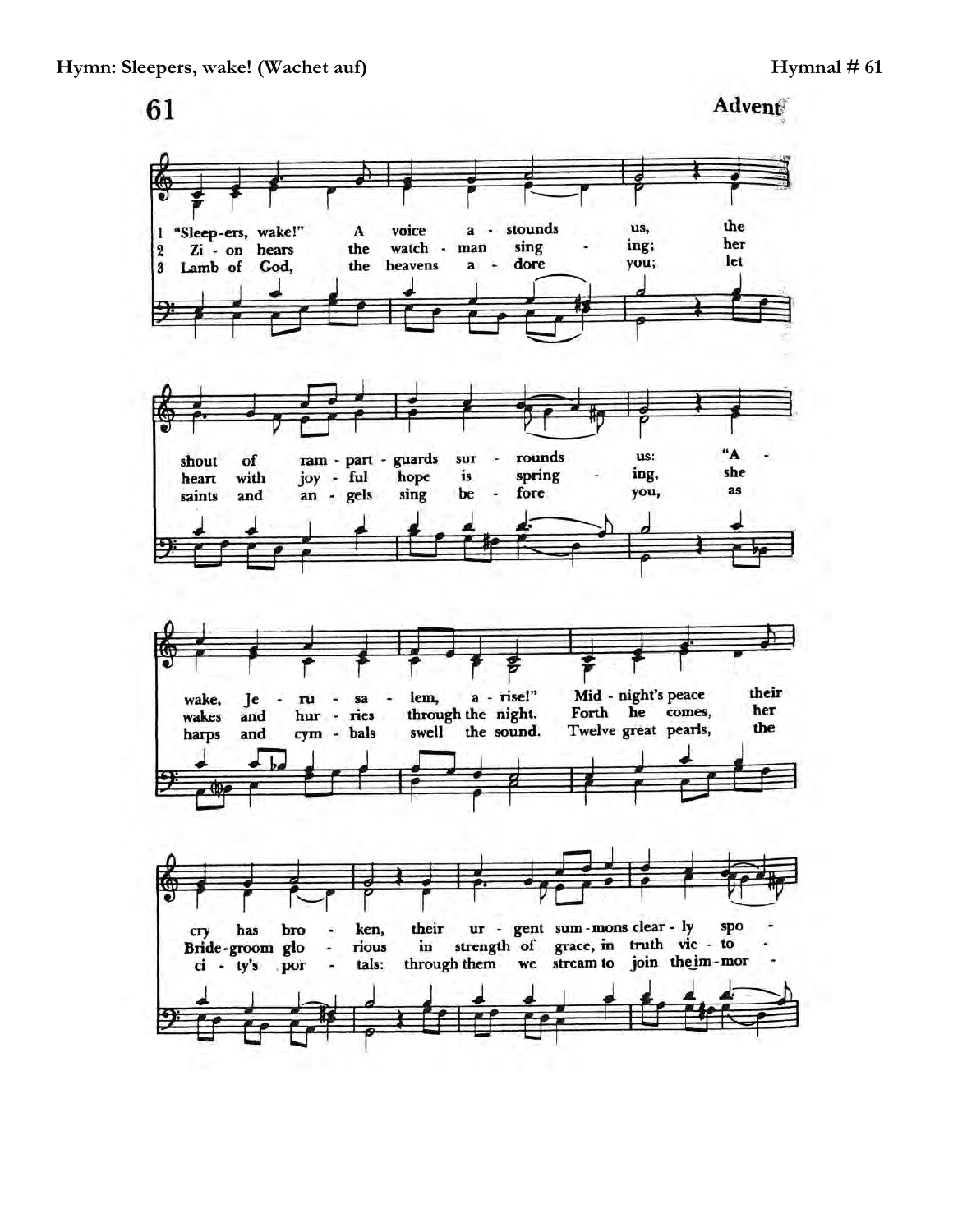### **Hymn: Watchman, tell us of the night (Aberystwyth) <b>Hymnal #** 640



The Hymnal 1982, Copyright © 1985 by The Church Pension Fund. Used by permission. OneLicense # A-724223. All rights reserved.